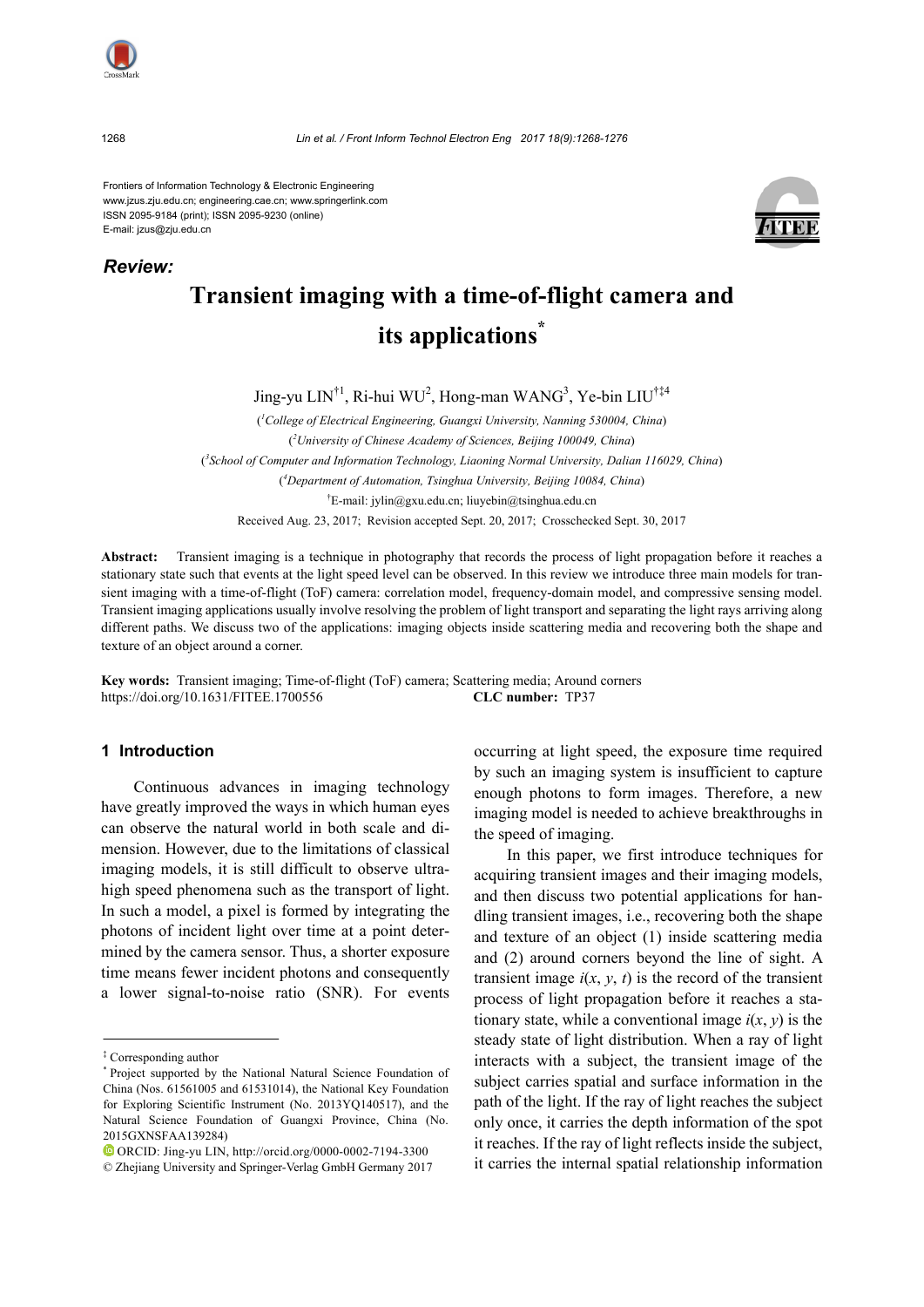along its path. Thus, from transient images we can observe visual information about a subject, which is otherwise unobservable by conventional methods.

## **2 Time-domain transient imaging**

Directly acquiring a transient image requires an ultra-fast imaging system (Velten *et al.*, 2013). To record the light signal in an ultra-short exposure time, the sensor must be ultra-sensitive. An ultra-fast streak camera can work at a sampling time of less than 1 ps, but it can acquire only one line encompassing hundreds of pixels each time. To acquire a twodimensional (2D) plane, a scanning mirror is required to scan in the direction vertical to the pixel line, and then the pixel lines for all scanning angles are combined into a 2D image. To acquire a transient image, the imaging system requires a femtosecond laser as the light source, which emits ultra-short laser pulses. However, the photos from a laser pulse are very few such that the pixels captured by a streak camera will be too weak to read. To address this issue of insufficient incident photons, the laser needs to emit pulses for some time at each scanning angle. Then all the images from the same angle are added together to increase the SNR of the image. This method requires that the laser synchronize with the camera using a light splitter. This results in a bulky, sophisticated, and expensive system. However, it can obtain transient images at a high temporal resolution for up to several picoseconds.

Transient imaging with a time-of-flight (ToF) camera (Heide *et al.*, 2013) is more convenient and cheaper than using a streak camera. A ToF camera (Fig. 1) is a compact imaging system, which modulates both its laser and its sensor with the same high-frequency periodic signal. The operating principle is shown in Fig. 2. The camera accumulates the incident light energy over the exposure time, and thus the image acquired by the ToF camera is an integration of the reflected light and the modulated gain of the sensor. The image obtained for each pixel is formulated as follows:

$$
H(\omega,\varphi) = \int i(\tau)C(\omega,\varphi,\tau)d\tau, \qquad (1)
$$

where  $C(\omega, \varphi, \tau)$  is the correlation function between the modulated laser signal and modulated sensor gain, and  $i(\tau)$  is the transient image. After measuring correlation function  $C(\omega, \varphi, \tau)$  and acquiring images  $H(\omega, \varphi)$  at a range of frequencies and phases, the transient images can be solved from Eq. (1).



**Fig. 1 A prototype time-of-flight (ToF) camera**  The laser (right) and the camera (left) are modulated by the same signal generator



**Fig. 2 Operation principle of a time-of-flight (ToF) camera** 

If the laser and sensor in a ToF camera are modulated by different signals, the imaging equation still holds. By designing a modulation signal such that the correlation function is invertible, the transient image can be solved from Eq. (1) in a single shot (Kadambi *et al.*, 2013). In theory, the modulation signals need to be across a wide spectrum. In practice, the distortion of the light emitted by the laser will degrade the quality of the solved transient images.

## **3 Frequency-domain transient imaging**

The methods mentioned in Section 2 obtain a temporal sequence of images either by optical means (using a streak camera) or by solving an imaging equation (using a ToF camera). Therefore, we characterize these methods as 'time-domain transient imaging'. When the sequence of images obtained is in the frequency domain, i.e., the Fourier transform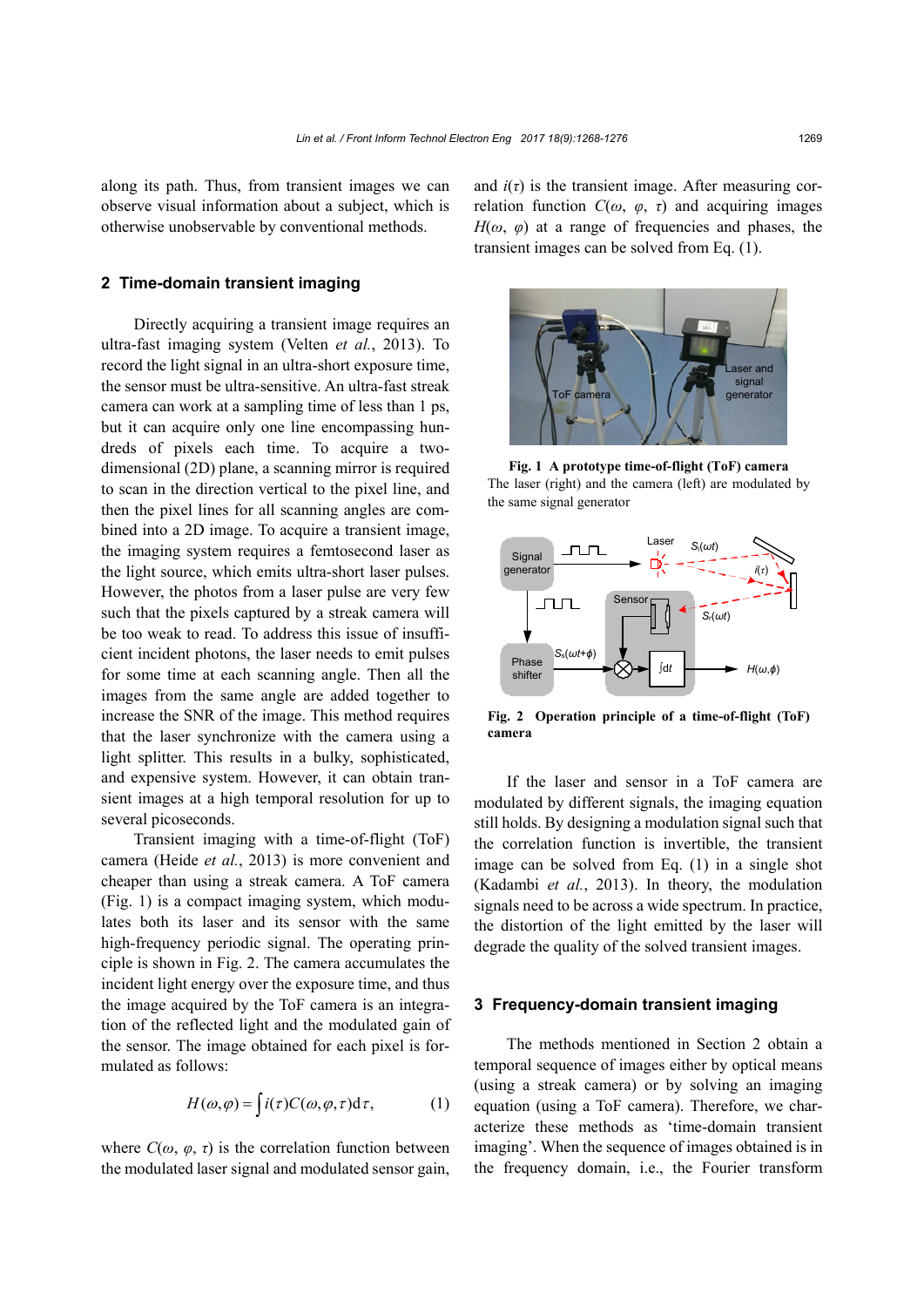along the time axis of a transient image, we call these methods 'frequency-domain transient imaging'. It has been proven that such images can be achieved with a ToF camera working at frequencies ranging from low to high by emitting an ideal sinusoidal laser signal and recording the optical response (Lin *et al.*, 2014). In this case, the correlation function  $C(\omega, \varphi, \tau)$  in Eq. (1) must be an ideal sine function of *τ*, i.e.,

$$
C(\omega, \varphi, \tau) = \cos(\omega \tau + \varphi). \tag{2}
$$

The frequency sequence of images can be transformed into a transient image by the inverse Fourier transform.

Two issues need to be addressed for frequencydomain transient imaging. The first issue is that generating an ideal sinusoidal laser signal is difficult due to the nonlinearity of electrical components. In practice, the modulation signal is usually a square wave and the emitting light is a periodic signal with a distorted shape. One way to address the issue is by making a Fourier series decomposition. Specifically, we first acquire the correlation function at a series of equally spaced phases for each frequency *ω* (Fig. 3) and then decompose them into a Fourier series:

$$
C(\omega, \varphi, \tau) = \sum_{n=0}^{\infty} A_n \cos(n\omega\tau + n\varphi + \varphi_n). \tag{3}
$$

Next, we acquire the images at a series of equally spaced phases for each frequency and decompose them into a Fourier series. After removing phase offset  $\varphi_1$  and amplitude  $A_1$  from the fundamental component of the phase series of images, we obtain an image at each frequency *ω*.

The second issue is that the highest frequency of the modulation signal of a ToF camera is limited. When the working frequency is close to the upper boundary, the amplitude of the signal decreases dramatically (Fig. 4). For example, a PMD PhotonICs 19k-S3 sensor can work at a frequency less than 165 MHz. That is, while the frequency of the image series goes up to 165 MHz, the corresponding sampling time of the transient image remains about 6 ns.

One way to improve the frequency is by exploiting high-order harmonic components from the above Fourier series decomposition (Lin *et al.*, 2017). The image of the harmonic component of order *n*



**Fig. 3 The correlation function at a pixel at different frequencies: (a) 130 MHz; (b) 110 MHz; (c) 70 MHz; (d) 50 MHz; (e) 30 MHz** 

The waveforms at low frequencies contain more harmonic components, whereas the waveforms at high frequencies are close to sine waves

at frequency  $\omega$  is equivalent to the image at frequency *nω*. However, the amplitudes of high-order harmonic components are usually much lower than that of the fundamental component. When the modulation signal is a square wave, the amplitudes of the components of odd orders are the inverse of the order and the amplitudes of the components of even orders are trivial. Moreover, high-frequency distortion of the electrical circuit suppresses the amplitudes of high-order components. For example, Fig. 4 shows the amplitude of each component of a prototype ToF camera. The third-order harmonic component  $(A_3)$  is nontrivial at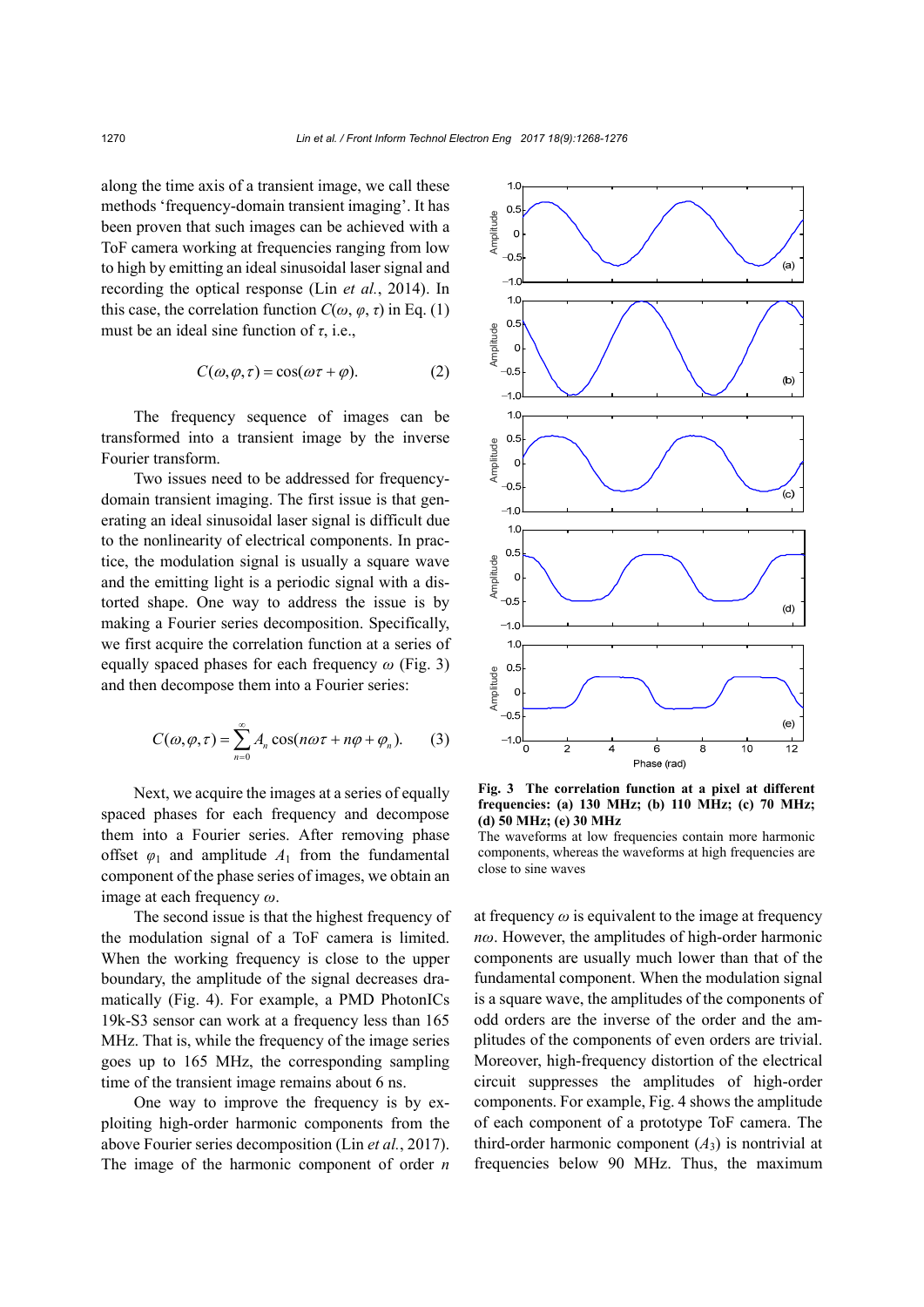frequency of the image series obtained can get up to  $90\times3=270$  MHz. If the distortion of the electrical circuit can be rectified, higher-order components can be achieved.



**Fig. 4 Amplitude of each frequency component of the correlation function at a pixel**  The third-order harmonic component  $(A_3)$  is nontrivial at

## **4 Compressive transient imaging**

frequencies below 90 MHz

Transient imaging usually requires multiple images to obtain reliable results and thus the acquisition process requires much more time than conventional imaging. This prevents it from being applied to dynamical scenes. Researchers have found that the number of images taken can be reduced greatly in the case of a scene with sparse responses. That is, the optical response is a continuous-time *K*-sparse signal:

$$
i(t) = A_0 \delta(t - t_0) + \sum_{k=1}^{K} A_k \delta(t - t_k),
$$
 (4)

where  $\delta(\cdot)$  denotes the Dirac function, *K* is the number of optical paths, and  $\left\{ A_k, t_k \right\}_{k=0}^K$  are the amplitudes and delays. A transient image with *K* pulse signals can be reconstructed from a few measurements by employing an optimization method with sparsity regularization (Bhandari *et al.*, 2014; Peters *et al.*, 2015; Qiao *et al.*, 2015; Bhandari and Raskar, 2016). However, if *K* is a relatively large number, it will take a very long time to solve the transient image.

Instead of directly solving a transient image reconstruction problem based on sparsity regularization, here we recover the measurements from a few measurements acquired by a multi-frequency ToF camera using compressive sensing, a signal processing technique for efficiently acquiring and reconstructing a signal by finding solutions to underdetermined linear systems (https://en.wikipedia.org/wiki/Compressed\_ sensing). Compared to the frequency-domain method, this method reduces the number of modulation frequencies from hundreds to dozens.



**Fig. 5 The signal in the measurement domain (a) and its amplitude spectrum in the Fourier domain (b) for pixel (60, 70) with phase 0°** 

In this method, we take the measurements as an original signal, that is  $X \in \mathbb{R}^N$ , where *N* is the number of modulation frequencies. In fact, the measured signal *X* is a frequency-domain signal (Lin *et al.*, 2014) and is not sparse in the measurement domain. Here we take it in the measurement domain. It is sparse in the Fourier transform. Take the case of pixel (60, 70) in the acquired 'Corner' image (Heide *et al.*, 2013) as an example. Fig. 5a shows the signal in the measurement domain, and Fig. 5b shows its amplitude spectrum in the Fourier transform. Most of the Fourier coefficients are small, except the first several large amplitude coefficients.

Therefore, we assume the measurement signal *X* to be sparse in the Fourier domain and define

$$
X = \Psi \theta, \tag{5}
$$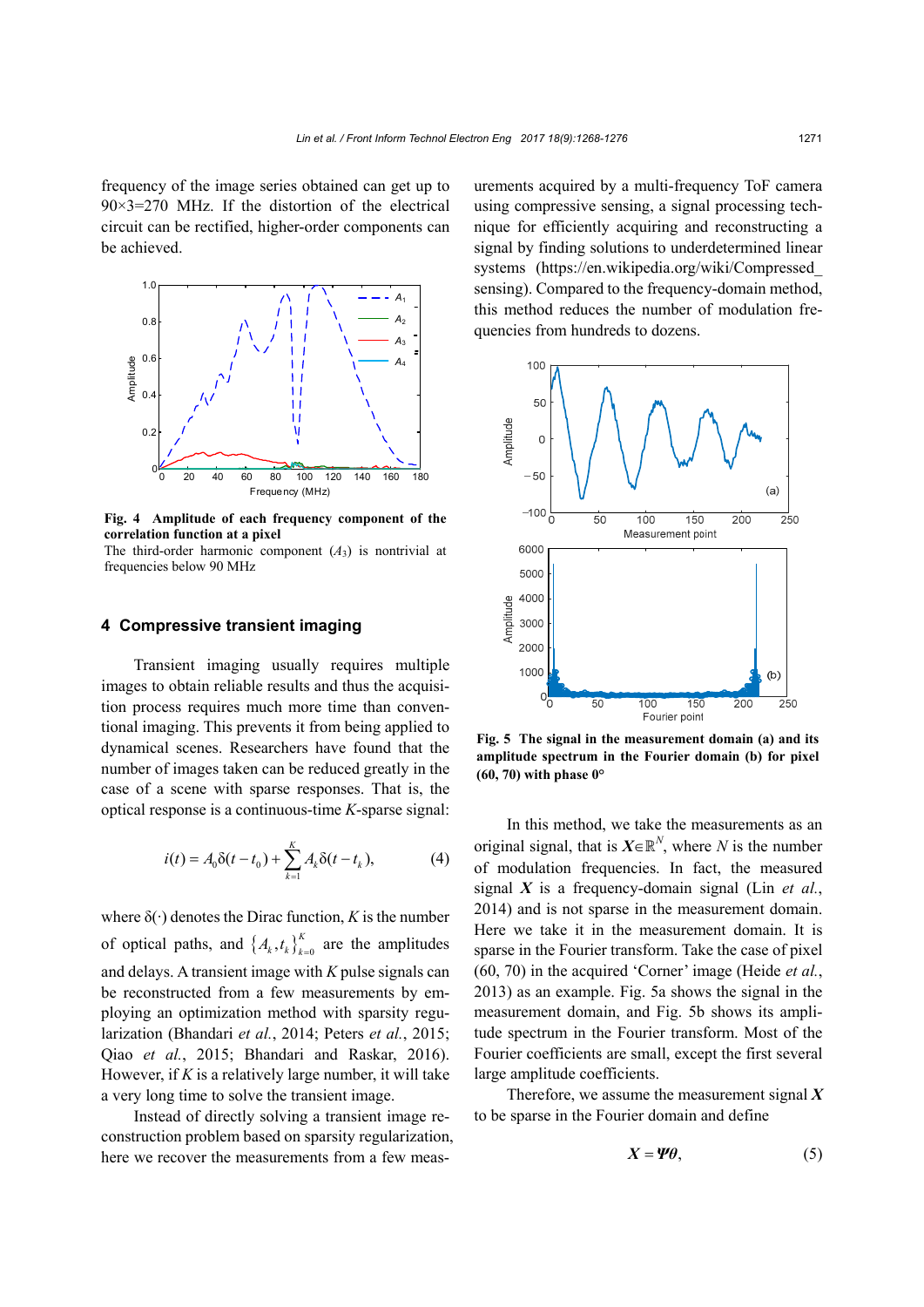where  $\Psi$  is a sparse matrix, and  $\theta$  is *K*-sparse. Define the acquired measurement signal  $Y \in \mathbb{R}^M$  as

$$
Y = \Phi X, \ M << N,\tag{6}
$$

where *M* is the number of acquired measurement signals. From Eqs. (5) and (6) we have

$$
Y = \Phi \Psi \theta = S\theta, \tag{7}
$$

where *S*=*ΦΨ*. The process of recovering all *X*'s from a  $Y$  can be implemented by solving the  $L_1$  norm:

$$
\min \left\| \tilde{\theta} \right\|_{1} \quad \text{s.t.} \quad Y = \boldsymbol{\Phi} \tilde{X} = \boldsymbol{\Phi} \boldsymbol{\Psi} \tilde{\theta} = \boldsymbol{S} \tilde{\theta}. \tag{8}
$$

The length *M* of the acquired measurement signal is randomly selected from the *N* measurement signals, that is,  $m_i \in [1, N]$ ,  $i=1, 2, ..., M$ . Define the element *φi*,*j* of measurement matrix *ΦM*×*N* as

$$
\varphi_{i,j} = \begin{cases} 1, & i = 1, 2, \cdots, M, j = m_i, \\ 0, & \text{otherwise.} \end{cases}
$$
(9)

Define sparse matrix *Ψ* as

$$
\mathbf{\Psi} = \frac{1}{\sqrt{N}} \begin{bmatrix} 1 & 1 & 1 & \cdots & 1 \\ 1 & e^{-j\frac{2\pi}{N}} & e^{-j\frac{2\pi}{N}2} & \cdots & e^{-j\frac{2\pi}{N}(N-1)} \\ 1 & e^{-j\frac{2\pi}{N}2} & e^{-j\frac{2\pi}{N}4} & \cdots & e^{-j\frac{2\pi}{N}2(N-1)} \\ \vdots & \vdots & \vdots & \vdots & \vdots \\ 1 & e^{-j\frac{2\pi}{N}(N-1)} & e^{-j\frac{2\pi}{N}2(N-1)} & \cdots & e^{-j\frac{2\pi}{N}(N-1)(N-1)} \end{bmatrix}.
$$

The signal is recovered using the orthogonal matching pursuit algorithm (Tropp and Gilbert, 2007). Algorithm 1 summarizes the recovery process.

#### **Algorithm 1** Signal recovery process

**Input:**  $M \times N$  sensing matrix *S*,  $M \times 1$  measured vector *Y*, and sparsity level *K* of the signal.

**Output:** an estimate  $\tilde{X}$  in  $\mathbb{R}^N$  for *X*.

Initialize residual  $r_0 = Y$ , index set  $\Lambda_0 = \emptyset$ , matrix of the chosen atoms  $T_0 = \emptyset$ , and iteration counter  $t = 1$ .

# **For**  $t=1$  to 2*K* do

Solve the optimization problem to find index *λt*:

$$
\lambda_{t} = \arg \max_{j=1,2,\cdots,N} \left| \left\langle \boldsymbol{r}_{t-1}, \boldsymbol{s}_{j} \right\rangle \right|.
$$

Augment index set  $A_t = A_{t-1} \cup \{ \lambda_t \}$  and matrix of chosen atoms  $T_{t} = [T_{t-1}, s_{t}]$ .

Solve a least-squares problem to find a new signal estimate:

$$
\tilde{\theta}_i = \arg \min_{\tilde{\theta}} \left\| \mathbf{Y} - T_i \tilde{\theta} \right\|_2.
$$
  
Calculate the new residual  $\mathbf{r}_i = \mathbf{Y} - T_i \tilde{\theta}_i$ .  
End for  
Reconstruct the Fourier spectral vector by  $\tilde{\theta}$ .

Recovery  $\tilde{X}$  by the inverse Fourier transform. Apply frequency-domain transient imaging (Lin *et al.*, 2017).

For example, the number of modulation frequencies of the real dataset 'Corner' (Heide *et al.*, 2013) is *N*=221. If the sparsity level *K*=14, we choose  $M = K \log(N/K) = 39$ . Then, randomly select 39 frequencies from the original 221 frequencies and reconstruct the signals. Fig. 6 shows the recovered signal in comparison to the actually acquired signal for pixel (82, 67). In Fig. 6a, the measured signal is selected randomly from the actual signals. In Fig. 6b, the recovered signal is close to the ground truth.

When sparsity level *K*=10, and *M*=20, the recovered results are shown in Fig. 7. The errors are larger compared to those in the previous example due to the fewer measurements.



**Fig. 6 Recovered signal compared to the ground truth signal at pixel (82, 67) with phase 90° (***K***=14,** *M***=39)**  In (a), the measured signal is selected randomly; in (b), the recovered signal is close to the ground truth (MSE= 0.30991)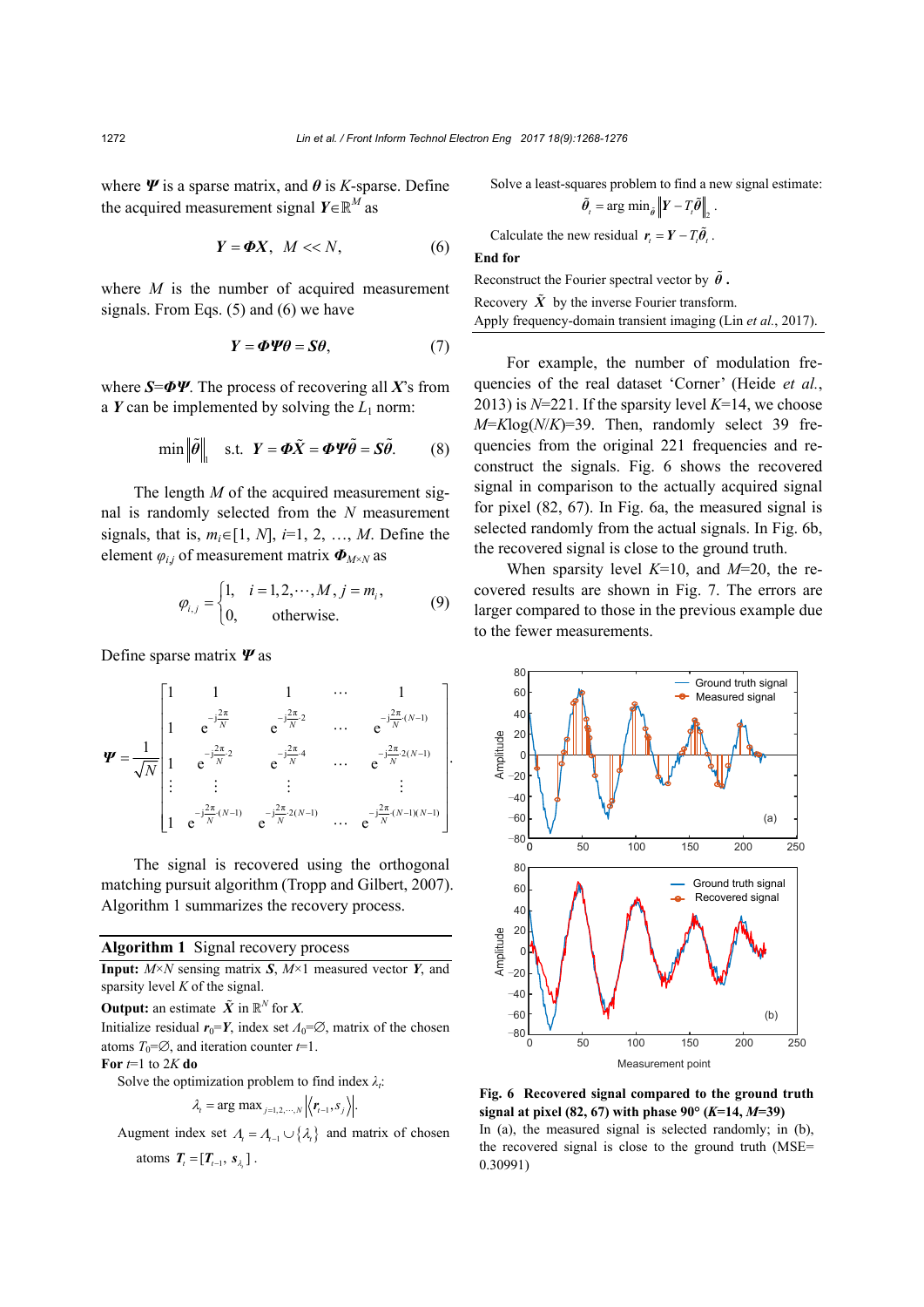

**Fig. 7 Recovered signal compared to the ground truth signal at pixel (30, 50) with phase**  $90^{\circ}$  **(***K***=10,** *M***=20)** In (a), the measured signal is selected randomly; in (b), the recovered signal has larger errors compared to that in the previous example (MSE=0.59684)

Fig. 8 compares the reconstructed transient images. The sparsity level is 10, and the number of measured frequencies is 20. These images are close even though the reconstructed ones contain more noise.



**Fig. 8 Comparison of the recovered images**  The first and third rows are the transient images reconstructed using 221 frequencies; the second and fourth rows are the transient images reconstructed using 20 frequencies

Experiment results show that the signal can be reconstructed from its random measurement samples if the number of samples is large enough with respect to sparsity, which is related to the structure of the observed scene. The sparser the signal is, the fewer the random measurement samples are required, and the larger error the reconstruction yields. In the future, we would like to investigate an optimal method for measurement selection.

## **5 Applications**

In this section, we apply transient imaging to obtain both the depth map and texture of an object, when the object is inside some kind of scattering media (such as turbid water) or is obstructed and beyond the line of sight.

#### **5.1 Imaging through scattering media**

For simplicity, the behavior of light inside scattering media is usually described as single scattering with exponential decay (Nishita *et al.*, 1987). As shown in Fig. 9, the intensity received by the camera consists of single scattering rays and reflected rays:

$$
E = \int_0^{d_1} \frac{I \beta e^{-\beta(x+y)}}{4\pi y^2} dx + \frac{I \rho e^{-\beta(d_1+d_2)}}{d_2^2},
$$
 (10)

where *I* is the intensity of the light source,  $\beta$  is the scattering coefficient of the scattering media, the phase function is set to  $\pi/4$  for homogeneous media, *x* and *y* are the lengths of the light path, and  $\rho$  is the surface albedo of the objects. We call this model a steady-state single scattering model since it is the steady-state response of the object.



**Fig. 9 Traditional single scattering model: steady-state model**

We can generalize this model to a transient scenario. In Fig. 10, assume that the incident ray and reflected ray are in the same direction at each pixel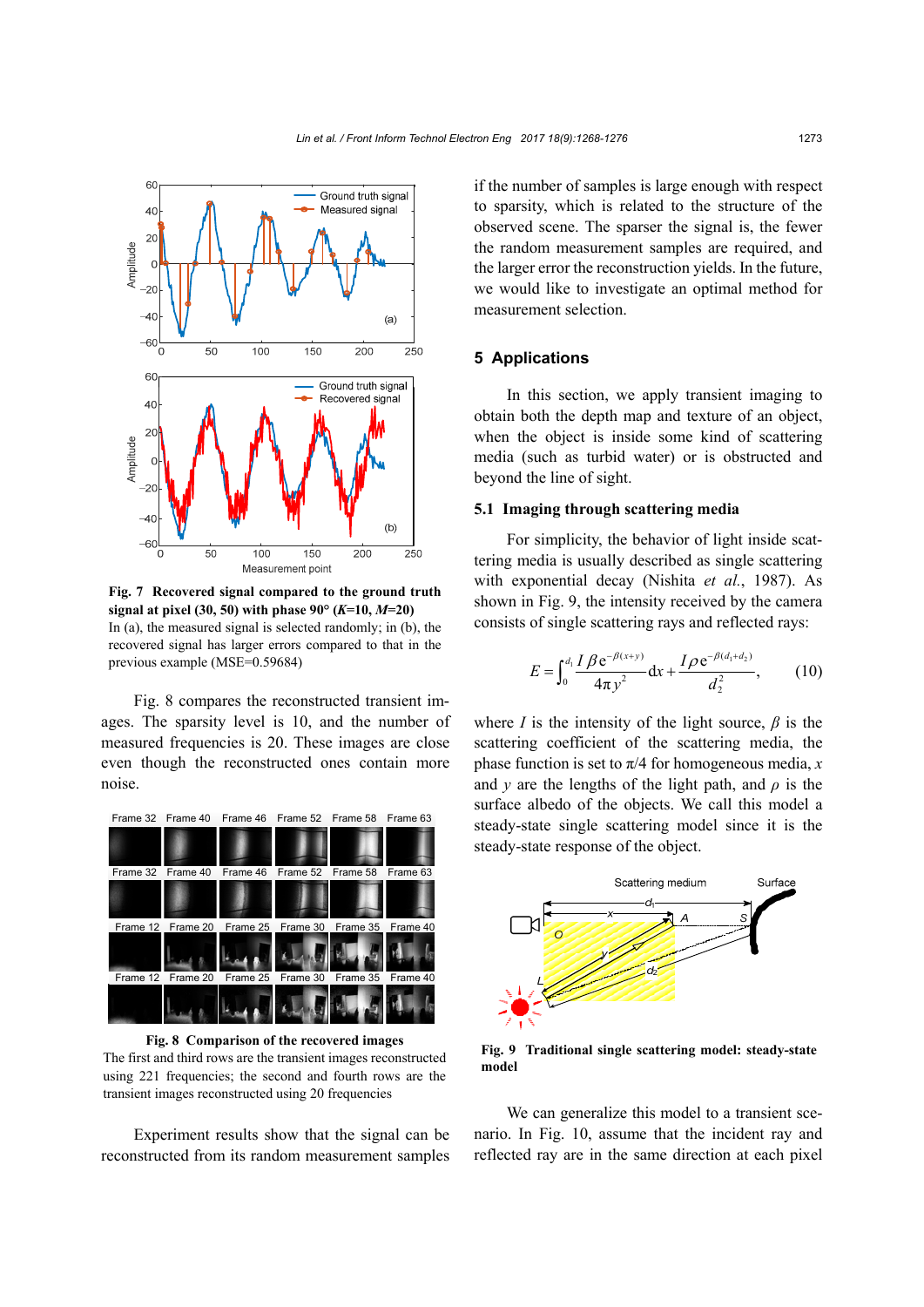(Shim and Lee, 2016). Thus, the image formation at each pixel is independent and we can estimate the depth map and texture in a pixel-wise manner. Define a transient pixel as the impulse optical response at a pixel. The scattering component of a transient pixel is

$$
S_{\rm s}(t) = \frac{I\beta \,\mathrm{e}^{-2\beta\,x(t)}}{4\pi[\,ct_0\,/\,2 + x(t)]^2} \,\mathrm{l}(t), \ \ t \in [t_0, t_{\rm R} \,], \quad (11)
$$

where  $t$  is the traveling time of a given ray,  $ct_0$  is the path length before entering the medium,  $x(t)$  is the depth of ray entering the medium, and 1(*t*) is a step function whose value is 1 when *t*>0. The reflected component of a transient pixel is

$$
S_{R}(t) = \frac{I \rho e^{-2\beta x(t_{R})}}{\left[c t_{0} / 2 + x(t_{R})\right]^{2}} \cdot \delta(t - t_{R}).
$$
 (12)

That is, the transient single scattering model is

$$
S(t) = \frac{I\beta e^{-2\beta x(t)}}{4\pi [ct_0/2 + x(t)]^2} 1_{t \in [t_0, t_R)}
$$
  
+ 
$$
\frac{I\rho e^{-2\beta x(t_R)}}{[ct_0/2 + x(t_R)]^2} \cdot \delta(t - t_R),
$$
 (13)

and

$$
x(t) = \frac{c}{2n}(t - t_0),
$$
 (14)

where  $c$  is the speed of light, and  $n$  is the refractive index of the medium, for example, *n*=1.33 for a water medium.



**Fig. 10 Transient single scattering model** 

In model (13), we need to estimate depth  $x(t_R)$ and texture  $\rho$  from transient pixel  $S(t)$ . When using a ToF camera, the temporal resolution of the reconstructed transient pixel is limited by the maximum frequency (Lin *et al.*, 2014). Therefore, the reconstructed transient pixel is

$$
y(t) = S(t) * k(t), \tag{15}
$$

where  $k(t)$  is a smoothing kernel function.

To estimate depth  $x(t_R)$ , we first reconstruct a transient image  $y_1(t)$  at location  $R_1$  and then move the object to location  $R_2$  and reconstruct a transient image  $y_2(t)$ . Assuming  $t_{R1} < t_{R2}$ , we have

$$
y_1(t) - y_2(t) = \frac{I \rho e^{-2\beta x(t_{\rm R1})}}{\left[ct_0/2 + x(t_{\rm R1})\right]^2} k(t - t_{\rm R1})
$$
  

$$
- \frac{I \rho e^{-2\beta x(t_{\rm R2})}}{\left[ct_0/2 + x(t_{\rm R2})\right]^2} k(t - t_{\rm R2})
$$
(16)  

$$
+ \frac{I \beta e^{-2\beta x(t)}}{4\pi \left[ct_0/2 + x(t)\right]^2} 1_{\rm R1, R2}(t) * k(t).
$$

Note that the third item (scattering component) on the right-hand side of Eq. (16) is much smaller than the first and second items (reflected components) if the movement is small. By Taylor expansion of the right-hand side of Eq. (16) and keeping the first-order term, we have

$$
y_1(t) - y_2(t) \approx (t_{R1} - t_{R2}) \cdot \frac{I \rho e^{-2\hat{\beta}x(t_{R1})}}{\left[ ct_0 / 2 + x(t_{R1}) \right]^2}
$$

$$
\cdot \left[ \frac{c}{n} \left( \hat{\beta} + \frac{1}{ct_0 / 2 + x(t_{R1})} \right) k(t - t_{R1}) + k'(t - t_{R1}) \right].
$$
 (17)

This is a unimodal function whose extreme value is at  $G'(t_m)=0$  and  $\beta$  is estimated as

$$
\hat{\beta} \approx -\frac{nk''(t_{\rm m} - t_{\rm R1})}{ck'(t_{\rm m} - t_{\rm R1})} - \frac{1}{ct_0/2 + x(t_{\rm R1})}.
$$
(18)

We can see that  $t_{R1}$ ,  $t_{R2}$ , and  $\hat{\beta}$  are one-to-one correspondence with a profile of  $y_1(t) - y_2(t)$ . By traversing  $t_{R1}$  and calculating the corresponding  $t_{R1}$  and  $\hat{\beta}$ , a group of  $y_1(t) - y_2(t)$  can be obtained. Then  $t_{R1}$ can be estimated by fitting the profile acquired, and  $x(t_{R1})$  is the depth.

After having  $t_{R1}$ , texture  $\rho$  is estimated by the least-squares method as follows. The reconstructed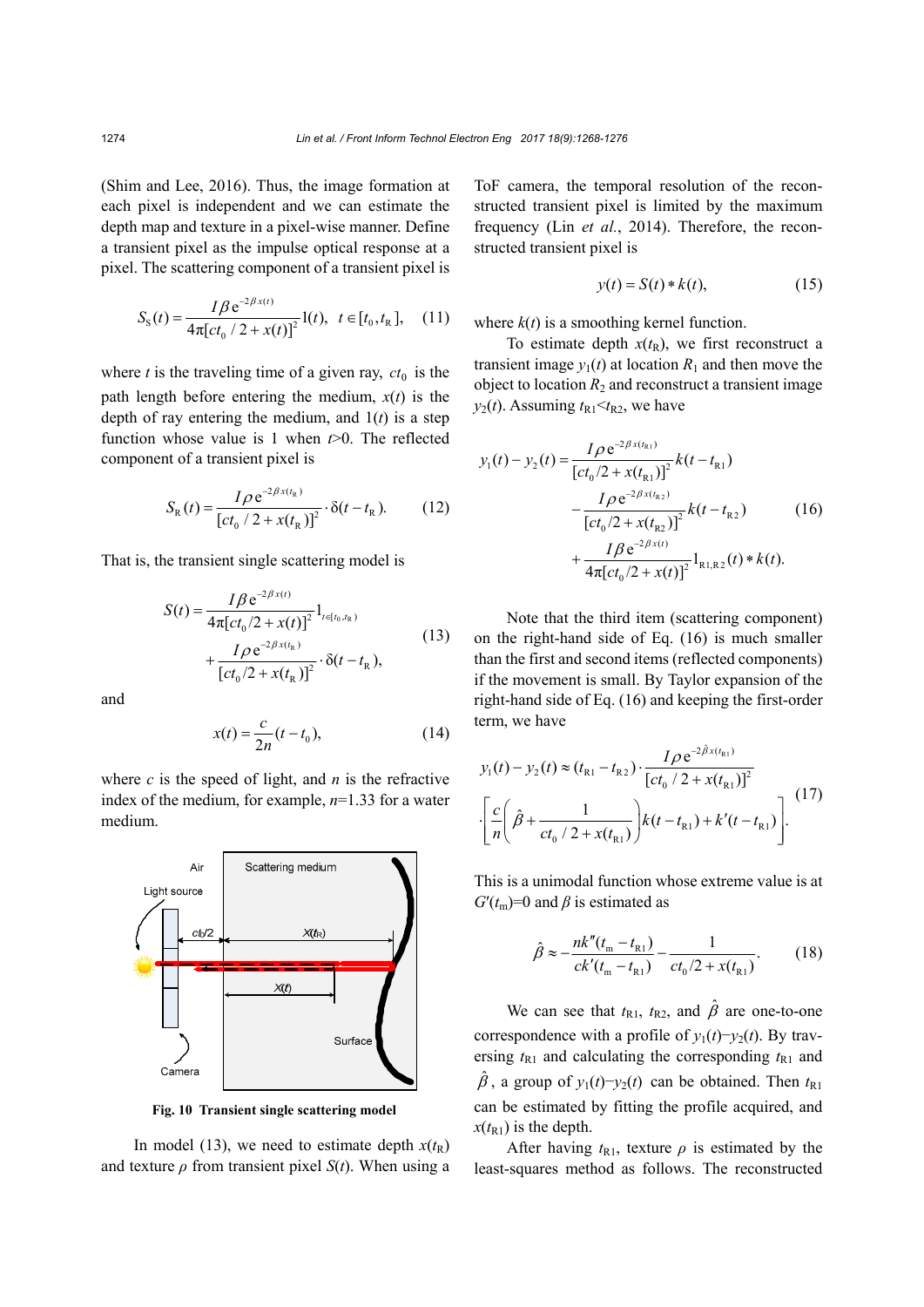transient pixel  $y(t)$  can be expressed as a linear combination:

$$
y(t) = I fS(t) + I \rho fR(t),
$$
 (19)

where

$$
f_{\rm S}(t) = \frac{\beta \,\mathrm{e}^{-2\beta \,x(t)}}{4\pi \left[c t_0 / 2 + x(t)\right]^2} \mathbf{1}_{t \in [t_0, t_{\rm R})} * k(t),\qquad(20)
$$

$$
f_{R}(t) = \frac{e^{-2\beta x(t_{R})}}{[ct_{0} / 2 + x(t_{R})]^{2}} k(t - t_{R}).
$$
 (21)

By discretizing  $f_S(t)$ ,  $f_R(t)$ , and  $y(t)$ , we have

$$
Y = A \begin{bmatrix} I \\ I \rho \end{bmatrix}, \tag{22}
$$

where

$$
A = \begin{bmatrix} f_{\rm s}(t_1) & f_{\rm s}(t_2) & \cdots & f_{\rm s}(t_N) \\ f_{\rm R}(t_1) & f_{\rm R}(t_2) & \cdots & f_{\rm R}(t_N) \end{bmatrix}^{\rm T}, \qquad (23)
$$

$$
\boldsymbol{Y} = \begin{bmatrix} y(t_1) & y(t_2) & \cdots & y(t_N) \end{bmatrix}^\mathrm{T}.
$$
 (24)

Solving Eq. (22) yields the texture.

#### **5.2 Imaging around corners**

Looking around corners beyond the line of sight is a novel application of transient images. The MIT Media Lab (Kirmani *et al*., 2009) proposed the original setup for the imaging system. This technique takes a diffuse wall as a mirror and recovers the shape around a corner by resolving the light paths from the wall. Another way using a multi-frequency ToF camera is to formulate the imaging equations based on the principles of the cameras and to find out their sparse solutions (Heide *et al.*, 2014). In this application, the precision of the recovered structure is basically decided by the temporal resolution of the imaging system (or the maximum frequency of the ToF cameras).

Here, we extend the existing work on reconstruction of the shapes of objects around corners (Heide *et al.*, 2014) to imaging around corners, i.e., recovering both the shape and texture around corners. Color can also be obtained if we use red, green, and blue laser diodes as the light sources. We show how to solve for the shape and texture in the following.

The setup of the imaging system is shown in Fig. 11. The coordinates are set up on the wall. The laser is located at  $(x_1, z_1)$  and shoots at a point  $x_s$  on the wall. The camera is located at  $(x_c, z_c)$  and faces the wall. The pixels of the camera can be transformed by homography to the points, denoted by  $x_p$ , at the wall. These values are measured before the experiment. The transient image  $i(t, x_n)$  transformed on the wall coordinates has been acquired. The shape  $z(x)$  and texture  $r(x)$  of the object behind the corner, where  $x$ are the coordinates of the object projected on the wall, are unknown and need to be solved.



**Fig. 11 Setup of the imaging system for looking around corners**

The equation for transient imaging is as follows:

$$
i(t, x_{\mathrm{p}}) = \int r(x)\delta[t - \tau_{z}(x, x_{\mathrm{p}})]\mathrm{d}x, \tag{25}
$$

where  $\tau_z$  is the time of flight from the laser to the camera, i.e.,

$$
\tau_z = \tau_1 + \tau_s(x, x_s) + \tau_p(x, x_s) + \tau_c. \tag{26}
$$

The variable time delay  $\tau_z$  in Eq. (25) is not easy to handle, so let us take a Fourier transform:

$$
I(\omega, x_{p}) = \int r(x) \exp[-j\omega \tau_{z}(x, x_{p})] dx. \quad (27)
$$

Denote

$$
h_z(\omega, x, x_{\mathrm{p}}) = \exp\{-\mathrm{j}\omega\tau_z(x, x_{\mathrm{p}})\},\qquad(28)
$$

and Eq. (27) becomes

$$
I(\omega, x_{\mathrm{p}}) = \int r(x)h_{z}(\omega, x, x_{\mathrm{p}}) \mathrm{d}x. \quad (29)
$$

It is easy to find out that Eq. (29) has the same form as the convolution imaging equation.  $h<sub>z</sub>$  is in fact the point spread function (PSF). If the PSF is spaceinvariant, the image is the convolution of the source of object  $r(x)$  and the PSF; otherwise, the imaging equation is in the form of Eq. (29).